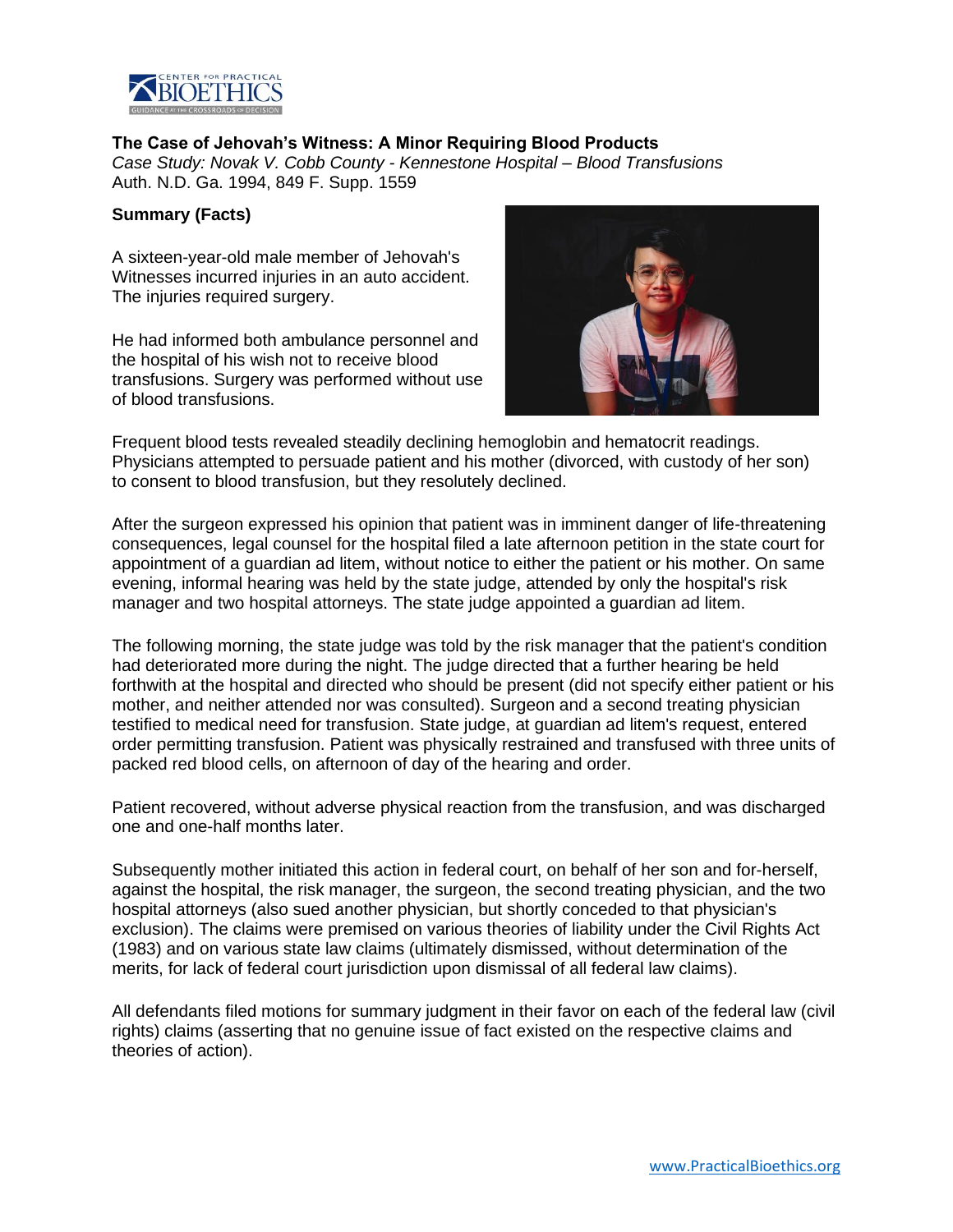

## **Holding**

Federal trial court sustained all motions for summary judgment in favor of the respective defendants (on the claims of both the patient and the mother), ruling on each claim and theory as follows:

- 1. As to claim of both patient and mother for breach of constitutional right of noninterference with familial relationship (under fourteenth amendment), held that actions of risk manager (conceded to have been "state actor," under civil rights law) were not shown to rise to requisite showing of "shocking and egregious conduct" necessary to support a substantive due process violation; and held that procedural due process was not violated for lack of a showing calling into question the emergency need, real or perceived, to forego pre-deprivation motive to the patient or parent, where evidence was that the involved parties all perceived that an emergency existed (distinguished from issue whether, in fact, emergency existed).
- 2. As to claim of patient for breach of constitutional right of free exercise of religious beliefs (under first amendment), while acknowledging some protection of a minor's religious freedom, held that parents "can and must" make judgments as to treatment and that parent's right as to such issue is subject to right of court to order treatment over religious objection, and that thus no substantive due process violation occurred.
- 3. As to the claim of the patient for breach of constitutional right to direct medical treatment, held that patient, as a minor (even if mature) had no constitutional or common law right to refuse treatment and that guardian ad litem (then "standing in the shoes" of the mother) had consented, and, in any event, the "legal cause" of any such deprivation of right was the order of the court (not a party) and not the actions of the individuals that led up to the order. (Also found no procedural due process violation in lack of notice of the hearing, where the situation was reviewed by three doctors, an impartial judge; and a guardian ad litem.)

As to liability of defendants other than the risk manager (assuming that any breach of civil rights had occurred), ruled that no requisite showing , in detail, was made of any conspiratorial conduct (stating that, "at best" only an abuse of state judicial procedures was shown).

Declined to retain jurisdiction of the separately asserted claims premised on state law, where the federal law question claims had "dropped out of the lawsuit in its early stages" (dismissing those claims "without prejudice").

## **CONTRAST THE PREVIOUS CASE WITH THE FOLLOWING CASE:**

### **Nicoleau vs. Brookhaven Memorial Hospital**

(from Hospital Ethics. 1990. March/April.)

The New York Court of Appeals has expanded the individual's right to refuse lifesaving medical care by ruling that the state could not compel treatment, even if a child's interests would be harmed by the death of a parent who refused the treatment.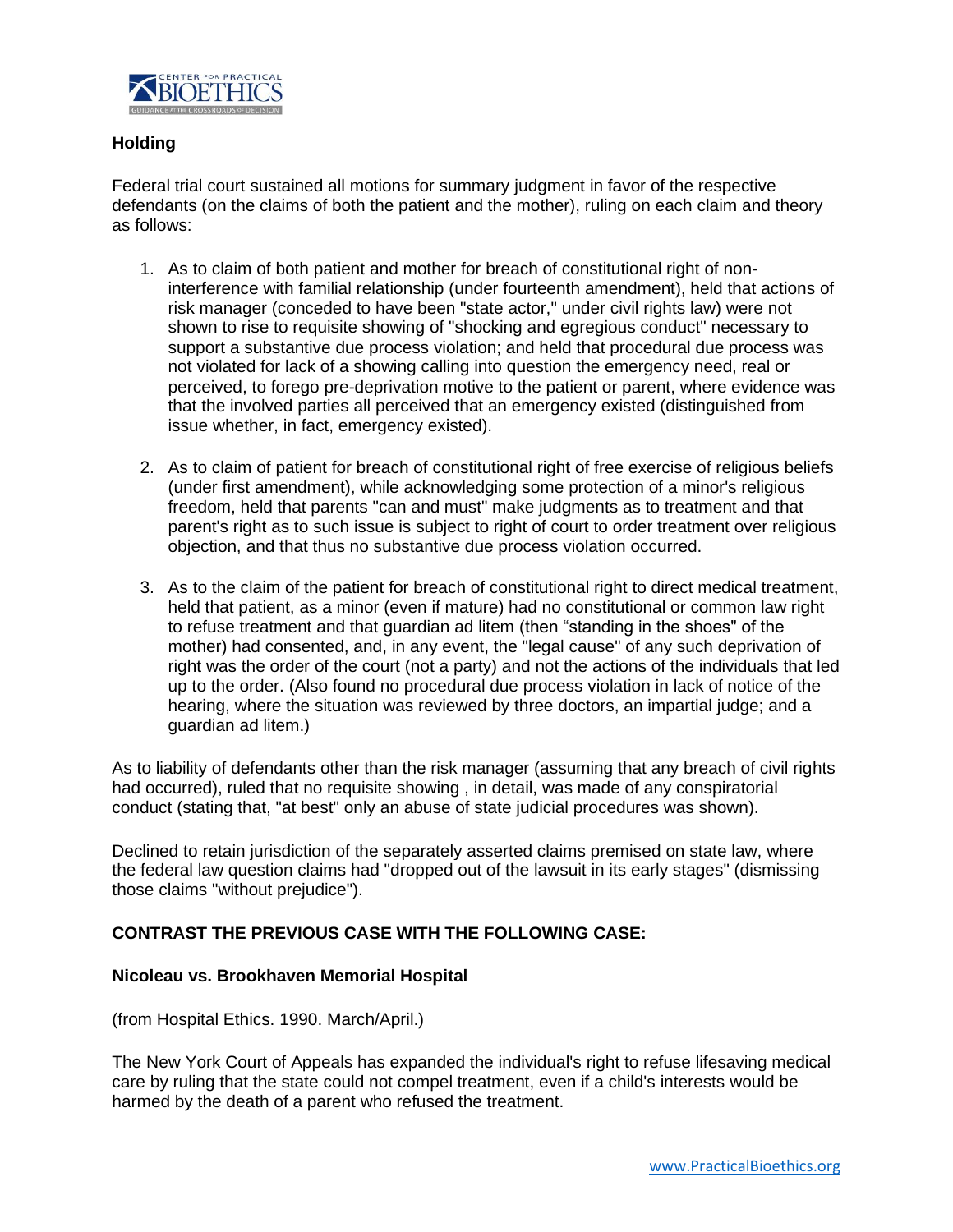

Arguments on behalf of saving the child's life have been accepted in the past by lower courts to force medical care on an unwilling patient, but this new ruling, made on January 18, 1990, makes clear that this tactic could no longer be used.

The case that prompted the ruling involved a Long Island woman who had hemorrhaged shortly after giving birth and was given a blood transfusion, a procedure the hospital considered necessary to save her life.· The woman, a thirty-five-year-old Jehovah's Witness, had objected to the transfusion on religious grounds, and the Court of Appeals ruled that her wishes should have been respected. A lower court had quickly ordered the transfusion without holding a full hearing, and the woman survived.

The woman, Denise J. Nicoleau of Moriches, New York, filed a civil lawsuit against Brookhaven Memorial Hospital in Patchogue for rejecting her instructions.

The case was the first before the Court of Appeals in which a patient refusing lifesaving treatment was the parent of a minor, and thus it was the first time that the court decided whether a child's "overriding interest" could be cited to deny the parent's wishes. In a decision written by Chief Judge Sol Wachtler, the court gave a firm no.

## **Article**: **The Jehovah's Witness and Blood: New Perspectives on an Old Dilemma**

By Janicemarie K. Vinicky, Martin L. Smith, Russell B. Connors, Jr., and Walter E. Kozachuk

Reproduced with permission © The Journal of Clinical Ethics

*This article was written by Janicemarie K. Vinicky, Martin L. Smith, Russell B. Connors, Jr., and Walter E. Kozachuk in their private capacities. No official support or endorsement by the Clinical Center of the National Institute of Health, the Cleveland Clinic Foundation, or St. Mary Seminary (Cleveland) is intended.*

This article presents the case of a Jehovah's Witness, the mother of a severely retarded man, who required surgery to treat an acute subarachnoid hemorrhage that developed from a cerebral artery aneurysm. The authors present the facts of the case, the ethical issues that arose in its evolution, and the medicoethical decisions that were implemented. The authors further discuss caveats, including their conclusion that a Jehovah's Witness's acceptance of death in lieu of blood transfusion is not synonymous with his or her acceptance of permanent disability and total dependency.

### **Case Study**

#### **History**

The patient, a 42-year-old white woman, presented to the emergency room with a severe occipital headache of acute onset, mild dizziness, nausea, and vomiting and, later, diplopia. The headache began while the patient was at a restaurant, and it had become so severe within three hours that she required hospitalization. She denied any head trauma, fever or chills, loss of consciousness, visual symptoms (other than diplopia), dysphasia, dysarthria, or limb weakness.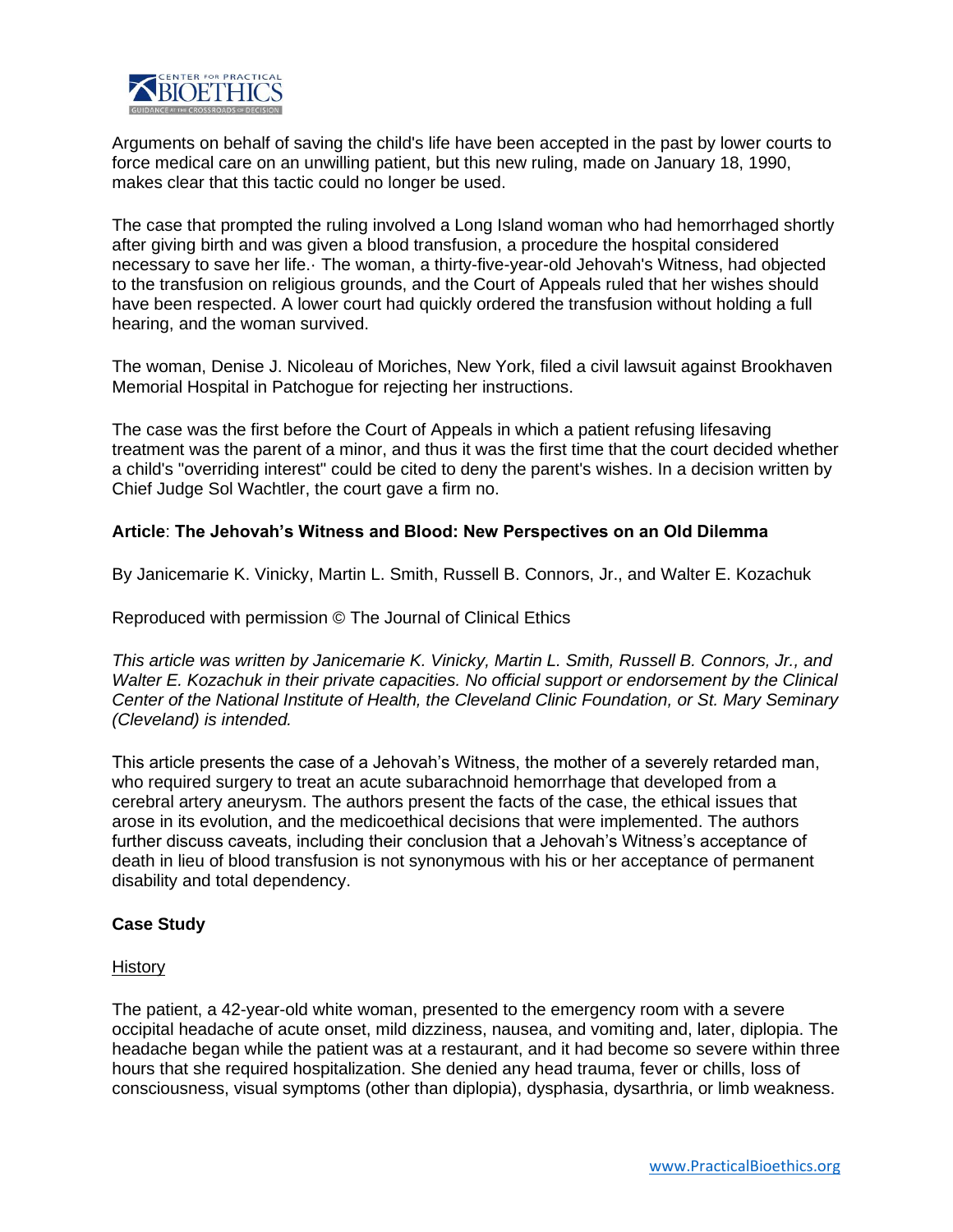

The patient had an eight-year history of hypertension, which was treated with hydrochlorothiazide. There was no history of transient ischemic attacks, stroke, or migraine headaches. There was no history of transient ischemic attacks, stroke, or migraine headaches. Her family history was negative for aneurysms, stroke, hypertension, and migraine headaches.

Her social history revealed that she was married and the mother of three adult children. She was a newly baptized Jehovah's Witness; her husband, although a Christian, was not a Jehovah's Witness. She worked full time as a school secretary and her paycheck provided significant proportion of the family's income. Her husband had an eighth-grade education and worked the second shift in a local laundry, earning minimum wage without benefits. Two daughters were married and living away from home. Her son, age 20, was severely retarded and attended a state day school for the mentally handicapped where he was progressing slowly, having attained a preschool level of self-care. The patient and her husband had arranged to work different shifts in order to maintain their separate incomes and to be available should their son become ill and need parental assistance at home. The son related primarily and preferentially to his mother.

### Physical Examination Findings

The patient was alert and oriented to person, place, and time. Kernig's sign was negative, while Brudzinski's sign was positive. A right VI nerve palsy was present. Her pupils were 4mm and reactive to direct and consensual light, and photophobia was evident. Motor power and tone were normal. DTRs were 2+ and symmetrical, with plantars flexor bilaterally. The remainder of the neurologic exam was normal. General examination was normal except for an S4 heart sound on cardiac auscultation.

### Laboratory Findings

A computed tomography scan of the head revealed a diffuse subarachnoid hemorrhage with mild ventricular dilation. On angiogram, an aneurysm was evident at the bifurcation of the left internal carotid artery. The results of an initial laboratory evaluation were as follows: hemoglobin, 9.5; hematocrit, 28.8; platelet counts, Z35,000; prothrombin time, 12.4 sec; and partial thromboplastin time, 22.3 sec.

### **Hospital Course**

The patient's labile blood pressure was controlled with a nipride infusion. The medical chart indicated that the patient was a Jehovah's Witness who refused blood transfusions ("even if it means death") but was not specific about her willingness to accept autotransfusion or cell-saver therapy; the chart also did not note discussion with the patient regarding specific anticipated risks of the proposed surgery, such as vasospasm and stroke, if blood products were needed but not given.

The patient underwent a craniotomy with clipping of the L. anterior cerebral artery aneurysm. A mild right hemiparesis developed the first day after surgery. Angiography revealed cerebral vasospasm. Volume expanders were used, and four days after surgery the patient's hematocrit was 22.6 and her hemoglobin was 7.5. She developed global aphasia and a complete right hemiparesis.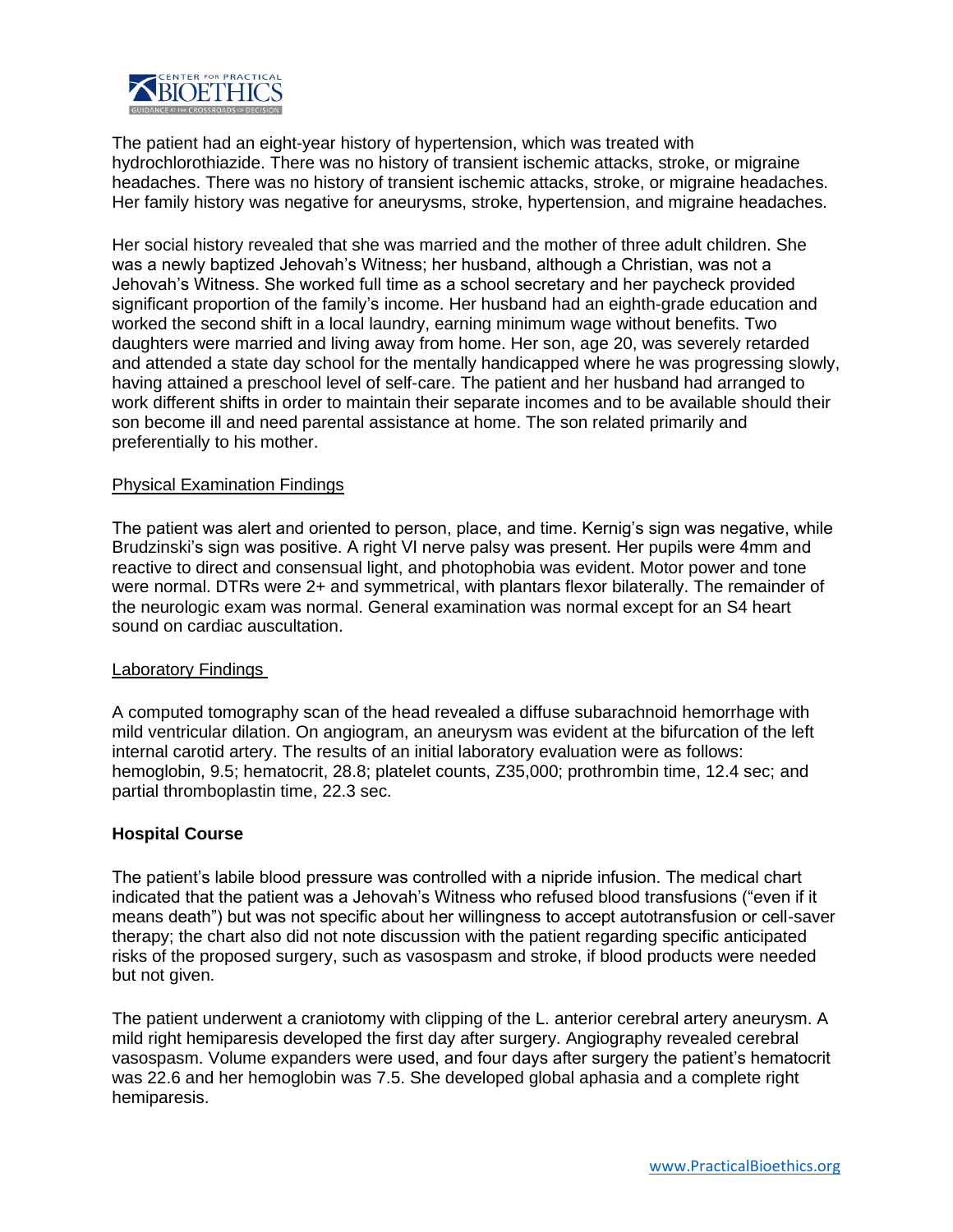

The patient's husband and sister, neither a Jehovah's Witness, requested that she be given blood. The attending physicians had determined that transfusion should not be performed because of the patient's religious beliefs. The patient's primary intensive care nurse suggested consultation with the hospital ethicist and possibly with the institution's ethics committee.

The patient's primary caregivers and her husband and family were invited to a multidisciplinary conference. During the discussion it became apparent that the patient's husband was uncertain of the depth of his wife's religious convictions. She was a new Witness, having been baptized four months earlier. The patient's husband "sensed" that his wife found the community support and the social interaction with the church more important than its teachings about blood. Unfortunately, they had never specifically discussed her wishes concerning transfusion. Furthermore, he stated an uncertainty about what treatment course his wife would choose if she knew that failure to transfuse would result in permanent disability. He reported that she had mentioned to both him and her sister (while caring for a cousin in the end stages of cancer) that she wished "never" to become permanently bedridden or unable to communicate. She also frequently expressed a strong and primary commitment to her son, declining invitations to vacation away from him.

The primary physician informed the patient's husband that, without transfusion, his wife's death was far less likely than permanent disability. Consequently, the patient's husband found himself attempting to balance his wife's religious beliefs with a previously expressed wish "never" to become a burden to her family and a strong and freely chosen dedication to their retarded son. The inability of the patient's surrogate to prioritize his wife's values left the health care team uncertain about her transfusion refusal. The autonomy dilemma, juxtaposed against the probability that transfusion would reverse some of the patient's debility, 1\* posed a significant ethical quandary.

### The Issues

The primary ethical issue in this case was whether the physician was obligated to abide by this Jehovah's Witness's previously expressed wish not to receive blood, or whether there were factors that would justify overriding her religiously motivated convictions against blood transfusion. There is something both old and new in this case. What is old is the familiar but no less troubling dilemma for health care providers: the obligation to respond to this patient's medical needs and to do what one can to promote life and, on the other hand, the obligation to respect her previously expressed wishes not to receive blood transfusion.

But there are also some new wrinkles in this case that cause one to pause and reexamine the classic dilemma. Does this woman's relationship with her 20-year-old, severely mentally handicapped son influence whether or not to respect her wishes concerning transfusion? If so, does that relationship make the critical difference, that is, does it ethically justify transfusion? Is an aspect of Christian matrimonial "headship" operative here, namely, does this patient's husband, himself not a Witness, have the religious authority to override his wife's wishes concerning transfusion? Are this woman's previously expressed wishes to accept death rather than blood transfusion synonymous with a willingness to accept a life of permanent disability and dependency on others? In our discussion of this case, we will not only be addressing some of the fundamental issues in cases involving Jehovah's Witnesses but also the more precise issues raised by this specific case.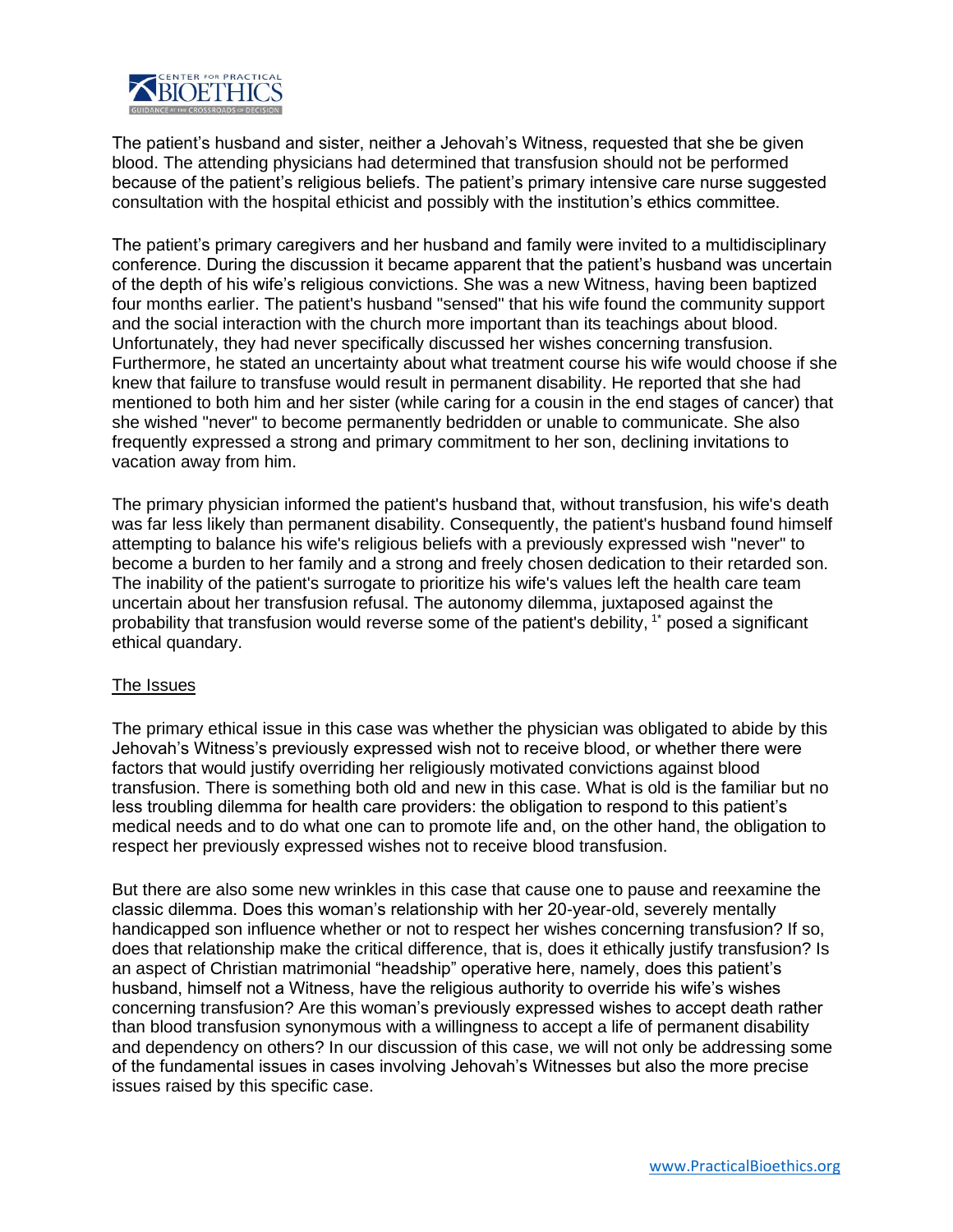

We intend to summarize the beliefs of Jehovah's Witnesses concerning blood and "headship." We will then offer an ethical analysis of the case in view of its specific circumstances. Finally, we will offer reflections on some insights gained from this case concerning not only Jehovah's Witnesses, blood, and "headship" but also ethical decision making in the health care setting.

### **Jehovah's Witnesses and Blood**

Jehovah's Witnesses are a Christian sect founded in the 1870s in Pennsylvania. Their beliefs, based on a literal interpretation of the Bible, include a refusal to acknowledge the authority of earthly powers and a refusal "…to take blood into their system either by eating or by transfusion."<sup>2</sup> These convictions concerning blood are based upon biblical texts that prohibit the taking of blood or drinking of blood by God's people (Genesis 9:3 and Leviticus 17:13-14)

Including this passage from the Acts of the Apostles (15:19-20): "It is my judgement, therefore, that we ought not to cause God's Gentile converts any difficulties. We should merely write to them to abstain from anything contaminated by idols, from illicit sexual union, from the meat of strangled animals, and from eating blood."

Witnesses do not view these passages as relating merely to dietary or ritual laws. In biblical perspective, blood represents a most sacred life source.<sup>3</sup> The biblical laws concerning blood are not peripheral but central to the Witnesses' faith and are taken with the utmost seriousness: "The issue of blood for Jehovah's Witnesses, therefore, involves the most fundamental principles on which they as Christians base their lives. Their relationship with their Creator and God is at stake."<sup>2</sup>

Because these convictions are at the center of the faith life of Jehovah's Witnesses, they should be respected by health care personnel. However, as experience bears out, not all Jehovah's Witnesses interpret this prohibition in the same way. Jonsen $4$  has identified two questions to which Witnesses are found to give diverse answers: 1) What ae the consequences of violating the prohibition? And 2) To what exactly does the prohibition apply?

Violating the prohibition means for some Witnesses the loss of salvation; for others, it is a forgivable sin. Some hold that one who receives blood – regardless of the circumstances – is cut off from the community; others do not take such a stand. Some Witnesses insist that the negative spiritual effects are incurred regardless of whether the person actually chooses the transfusion; others assert that one is not spiritually affected if transfused against one's will or while unconscious.<sup>4</sup> Nonetheless, awareness of this diversity of opinion is not an invitation either to weaken consideration of an individual's beliefs or to manipulate the patient. Rather, an exploration and an awareness of the beliefs of a particular Jehovah's Witness should enable attending medical personnel to treat the patient contextually, with understanding and sensitivity to specific needs.

To what then, does the prohibition against receiving blood apply? That question, too, yields diverse answers. Witnesses are generally prohibited not only from receiving whole blood but also packed red cells, plasma, white blood cells, and platelets.<sup>5</sup> Questions remain, however, concerning dialysis, plasmapheresis, and various forms of autotransfusion.<sup>6</sup> Physicians treating Jehovah's Witnesses would do well to determine in fine detail the types of products and the specific procedures with which the particular patient is comfortable. A physician willing to treat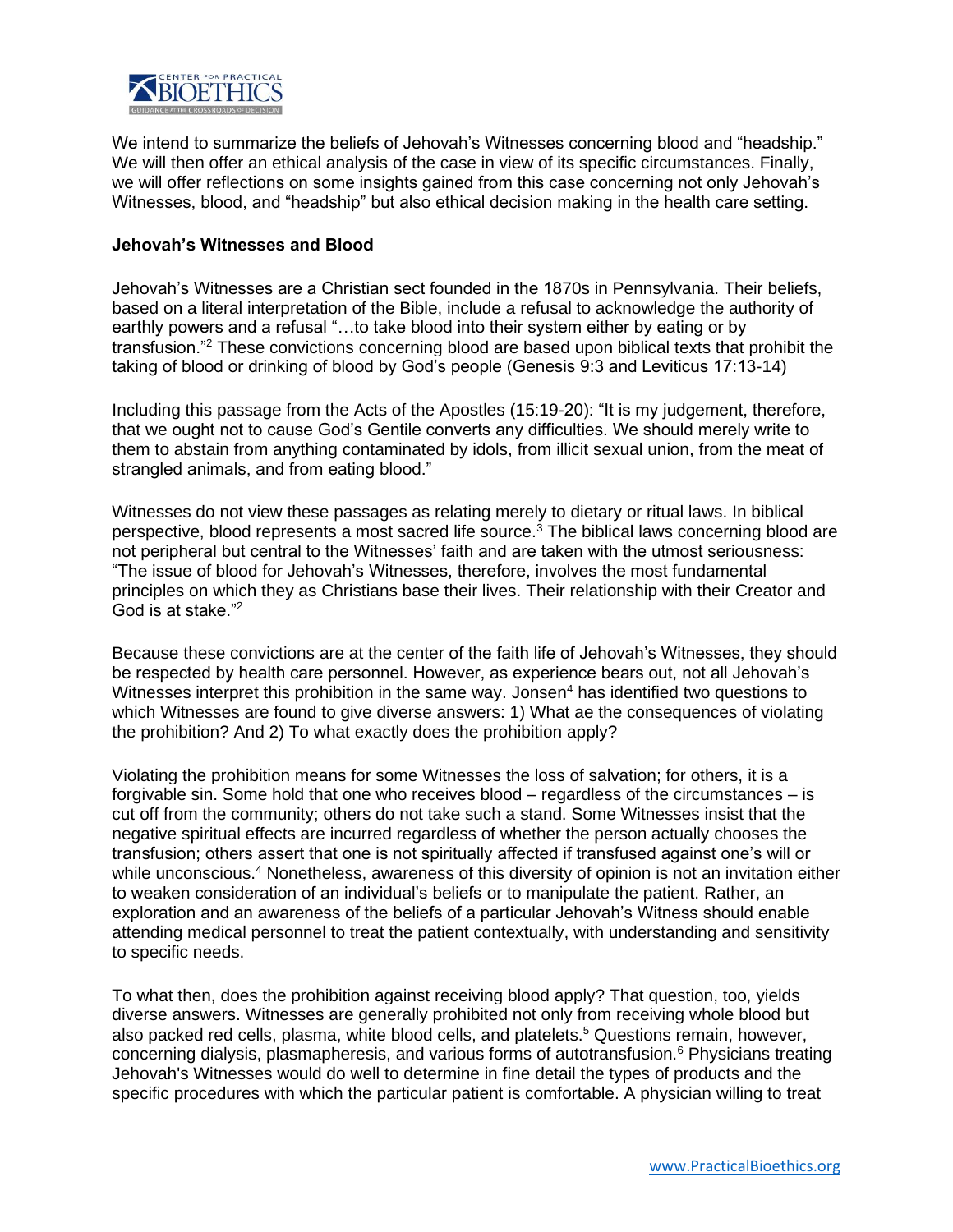

Witnesses on their own terms must keep abreast of the developing body of: "…ancillary means, technical variations and alternatives to standard procedures in order to minimize risks and achieve acceptable results.''<sup>7</sup>

## **Jehovah's Witnesses and Headship**

Another relevant circumstance in this case is that the patient's husband was not a Witness but identified himself as a Christian. The Jehovah's Witness faith tradition places emphasis on the husband/father role of headship, which holds that "the head of every man is the Christ, in turn the head of a woman is the man; in turn the head of Christ is God" (1 Corinthians 11:3). This tradition gives the husband/father authority as the designated head of his family and requires him to 1) recognize Christ as his own head and as his model for behaving as a Christian husband/father; 2) recognize that the "Christ-like" husband/father has been given "priority" over women and is thereby responsible for directing the decisions and worship of his family; and 3) responsibly provide both materially and spiritually for his household.<sup>8</sup> This tradition provides that the headship position be revoked when a husband/father engages in "unscriptural conduct" as interpreted by the Jehovah's Witness faith tradition.<sup>9</sup>

How do these principles and this concept relate specifically to this case? According to an authoritative Jehovah's Witness source (Rev. Michael Randolph, Chairman, Greater Washington Jehovah's Witness Hospital Liaison Committee, Bethesda, MD, 1989), the non-Witness (Christian) head maintains the position only if he authentically represents the wishes of his wife as an autonomous individual following the faith tradition. Conversely a Jehovah's Witness wife whose husband is a non-Witness urgently requiring blood transfusion is obligated to represent her husband's wishes and faith tradition and not impose those of the Witness upon him. She should not ask that blood be given to her husband because that is against the law Jehovah; rather, she should express the wishes of her husband to have a blood transfusion if such a request authentically represents his stated wishes. Witnesses are urged to discuss these potentially conflictual situations with their spouses and to respect each other's stated wishes. Many Witnesses carry a card, a Jehovah's Witness Transfusion Refusal Card, identifying themselves as such and stating their wish to refuse blood or blood products even when facing death. Because the expressed wishes of this patient and those of her husband appear to be in conflict, the Witnesses interpretation of this request for transfusion on behalf of his wife would likely be that of ''unscriptural conduct," which would justify removing the husband from his position as head and possibly requiring Jehovah's Witness elders to step in on the patient's behalf.

## **Ethical Analysis**

In its report entitled *Deciding to Forgo Life Sustaining Treatment*, <sup>10</sup> the President's Commission for the Study of Ethical Problems in Medicine and Biomedical and Behavioral Research concludes that competent, informed patients have the authority to male their own health care decisions, including those to forgo treatment and allow death to occur. The Hastings Center's *Guidelines on the Termination of Life Sustaining Treatment and the Care of the Dying*<sup>11</sup> echoes this general principle by affirming patients' rights to control what happens to their bodies, including the use of life-sustaining treatment. More specific to the case at hand, the Hastings Center's *Guidelines*, also assert that among the treatments a patient may choose to forgo is the administration of blood and blood products.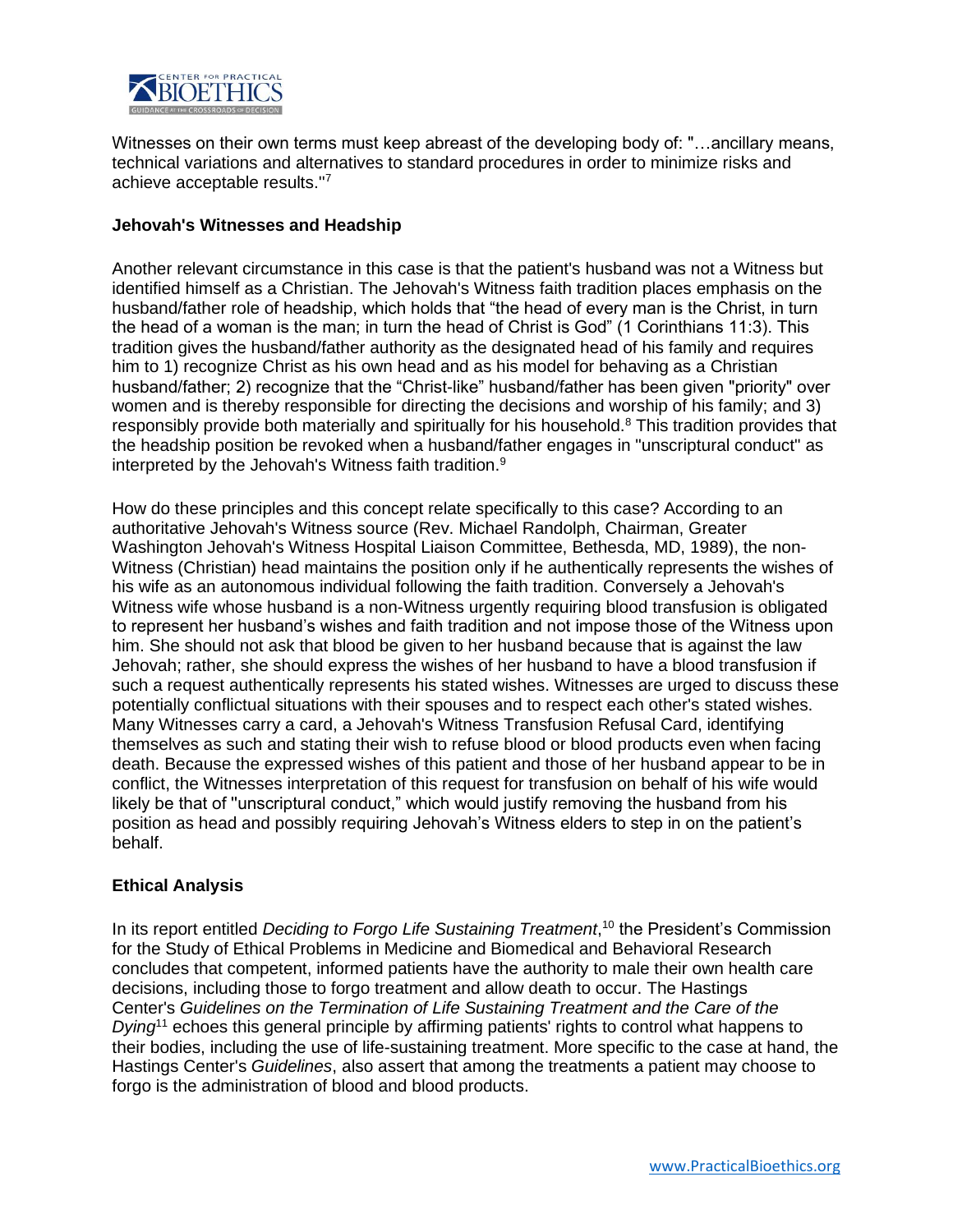

These authoritative statements on patient autonomy and treatment refusal are helpful, broad brush stroke guidelines for approaching dilemmas involving conflicts between patient wishes and the health care team's perception of beneficial treatment. But if ethics and medicine are to avoid the "tyranny of principles,'' the uniqueness and particularity of each clinical case must also be considered. Different ethical evaluations can emerge from analyses of cases in which a blood transfusion is refused by a 70-year-old widow who is her own decision maker and by parents on behalf of their 25-year-old, mentally handicapped daughter. Furthermore, differences in the circumstances surrounding blood product refusals by a 25-year-old single woman and a 25-year-old mother of two children under the age of 5 (specific innocent third parties) could lead to different ethical conclusions. Guiding principles (usually abstracted from similar cases) and case specific circumstances must be addressed in the process of arriving at sound medicoethical decisions.

The factors to be considered and evaluated in the case at hand were mentioned above and include 1) the 20-year-old dependent, mentally handicapped son (a specific innocent third party), whose life would be significantly affected should death or disability result from his mother's treatment refusal; 2) the patient's husband, not a Jehovah's Witness, who clearly and firmly requested that his wife receive the necessary blood transfusions and who, by Jehovah's Witness standards, held and consequently relinquished the position of head of his family and marriage; and 3) the informed consent and informed refusal process, which included the patient's understanding of the risk of death if necessary blood transfusions were not administered intraoperatively but did not include a discussion of the possibility of life with disability if necessary blood transfusions were not provided intraoperatively or post-operatively. Each of these circumstances must be evaluated for ethical relevance and weight. Do any or some combination of these considerations influence the respect usually given the previously expressed wishes of a mentally capacitated patient?

Jonsen<sup>4</sup> has stated that, as amoral argument, responsibility, to others (innocent third parties) has its perils and is "reprehensible paternalism" when used to override a competent patient's wishes. In his view, the decision to override the Jehovah's Witness's freedom in order to enable the Witness to fulfill responsibilities freely is a contradictory one. Furthermore, Jehovah's Witnesses live within close, supportive communities, so it is not clear that the care of survivors would fall upon the public. Finally, Jonsen asserts, a physician's social responsibilities do not weigh so heavily that they override his or her duty to respect the wishes of a particular patient.

We agree with Jonsen that restricting patient autonomy on the basis of responsibility to others has its inherent dangers. The ethicist and the clinician should tread on this ground with great caution. Nevertheless, this is ground that at times must be traversed.

Throughout their lives, both inside and outside the health care system, individuals freely make choices that place resulting restrictions on their freedom and on present and future options. The decision to have a child, to keep and care for a handicapped infant, and to be educated and employed can all be made freely but nonetheless result in a restriction of one's freedom. It would be paradoxical and paternalistic but, in our view neither reprehensible nor contradictory to hold someone accountable to responsibilities that have been freely undertaken but that are also inherently restrictive. The argument seems even stronger for restricting autonomy and holding someone accountable when these freely embraced responsibilities are for another person who is dependent upon their fulfillment. Such is the case at hand. The death or significant disability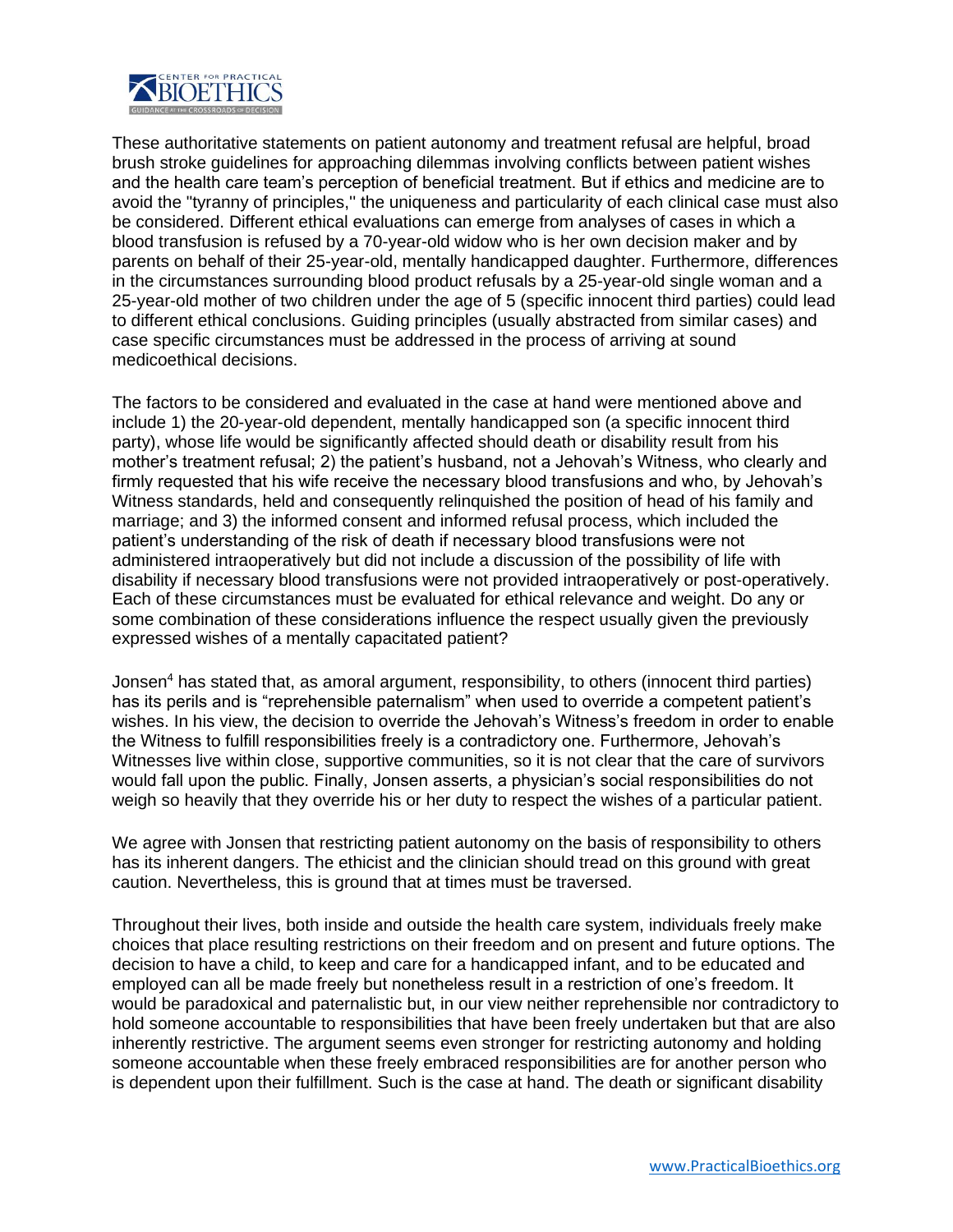

that would result from the patient's refusal of blood products would prevent her from meeting her freely chosen responsibilities to her son.

Jonsen's two other supporting reasons for his characterization of "reprehensible paternalism" also deserve comment. At root, both call into question the role of the physician as an agent of society, or "gatekeeper," when fulfillment of that role comes into conflict with the responsibility to honor the patient's expressed wishes. Jonsen believes that the close-knit nature of such religious communities supports the reasonable expectation that an innocent third part (e.g., a mentally retarded child) will receive appropriate care and will not impose demands on public assistance. This may be a reasonable presumption in many cases, but in this case, not all members of the family unit belonged to this religious group. Community support may not have been as comfortable, continuous, or committed because the primary surviving caregiver was not a community member. Furthermore, we are not concerned simply with the addition of another client to the public resources roll but with the deprivation of parental/maternal nurturance and care that had become familiar to and were expected by the child as a result of 20 years of assistance and rearing. Jonsen is correct that, in the abstract, it is dubious that physicians' social responsibilities should override their duty to respect the wishes of a particular patient. Nonetheless, the circumstances of this case suggest to us that a given case may contain an accumulation of circumstances that supports a paternalistic action (i.e., the intentional overriding of an individual's wishes) to provide medical benefit to the patient and promote the personal and social good of someone other than the patient.

The second relevant circumstance that must be considered in the ethical analysis of this case is the role of the non-Witness (Christian) husband in the decision-making process. From an ethical perspective, a proxy or surrogate decision maker should make choices consistent with, and reflective of, the patient's own values, if those values are known to the proxy. But in this case, the surrogate decision maker found himself in a conflictual situation. It appeared, initially, that he was inadequately reflecting, or even ignoring, the religious value system of his wife.

The third and final consideration for the case at hand is the process and content of the informed consent and informed refusal. There is general agreement that an ethically sound informed consent process includes active patient participation and physician disclosure of the nature, purpose, risks, benefits, and alternatives of the proposed treatments.<sup>12</sup> Dialogic disclosures between physicians and patients allow opportunities for patients to articulate and prioritize their values with reference to the single value the individual places above all others, particularly when forced to choose between values.<sup>13</sup>

Generally, patients agree to the foreseeable and accompanying pain, discomfort, side effects, and risks (including death) or particular treatments because they value health and biological life above the avoidance of such burdens and risks. However, even though they too value health and biological life, most Jehovah's Witnesses hold as a greater good their understanding of the will of Jehovah. This unique belief may lead the Jehovah's Witness to rank values differently that a non-Witness facing similar health care decisions under similar circumstances.

In this case, what was the patient's hierarchy of values of "goods" as she anticipated surgery, with its many foreseeable intraoperative and postoperative complications and risks? From the chart notes it appears that she viewed compliance with the will of the Creator as more important than the avoidance of death. In relation to the judgements of Jehovah concerning blood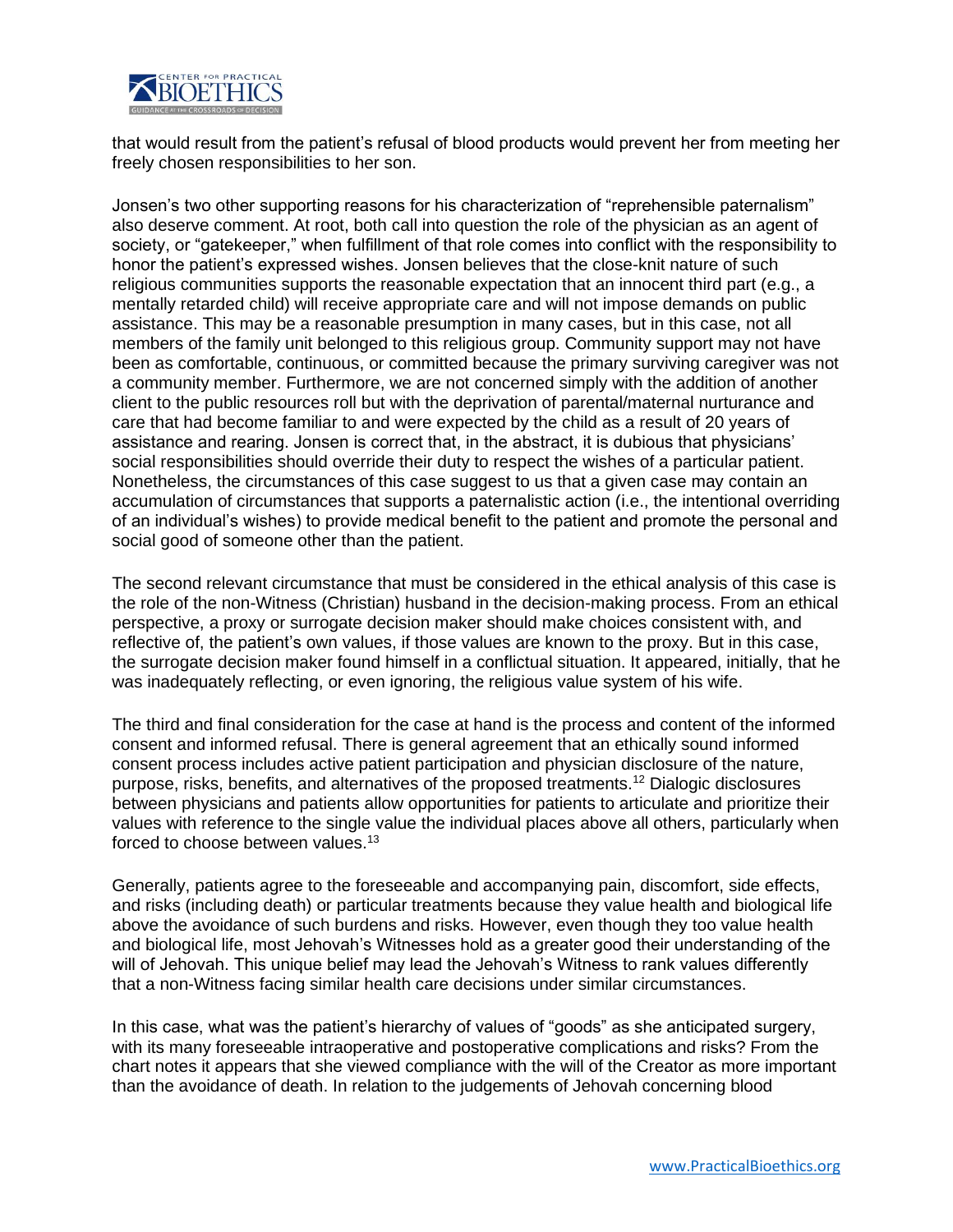

transfusions, where did this patient rank not just death, but lifelong permanent disability, paralysis, and total dependency?

Although the medical directive card states generically that the witness accepts any risk stemming from the refusal of blood transfusions, what individual decision would this Jehovah's Witness have made had the informed consent process included a discussion of the foreseeable probability of postoperative survival in a dependent, debilitated state? The inability to answer this question with some certainty is significant. The physician's obligations to respect one of the patient's previously stated wishes (to choose death over transfusion) is weakened by the presence of a conflicting wish ("not to be a burden") and the lack of an opportunity for the patient to consider a potential danger that she is implicitly accepting: life with permanent disability.

## **The Ethical Conclusion**

The immediate and critical question before the health care team was whether or not to transfuse, an old and familiar dilemma for those called upon to provide treatment to Jehovah's Witnesses. It is our belief that the circumstances of this case, especially the presence of the dependent, mentally retarded son, as well as the narrow focus of the patient's informed refusal and her previously expressed with not to burden her family, create a different and new situation that supports a regrettable but justifiable decision to override the patient's previously expressed wish against blood transfusion.

The ethics consultants in this case advised the surgical and intensive care teams that there was strong ethical support for transfusing the patient. We concur with that opinion.

### **Reflections and Recommendations**

### The Informed Consent Process

We concur that the informed consent process should always include a consideration of the religious beliefs of the patient, particularly in cases where the patient's religious belief system is likely to be an issue in his or her management. With Jehovah's Witnesses, it is important to discuss the decision not to accept blood in light of the specific and foreseeable risks. If there is a significant difference in prognosis with and without transfusion, the patient should be informed of the increased risk. Furthermore, this risk should be discussed in light of alternatives to transfusion, such as blood conservation devices and volume expanders.

During the consent process, patients should be questioned directly about their willingness to accept potential life-long disability. In the case presented here, the risk of stroke and significant physical and mental incapacity was greater than the risk of death. It is important that the Witness be told as clearly as possible what refusal of blood may mean so that he or she may make arrangements for the fulfillment of parental and spousal responsibilities.

### Psychosocial Data

We strongly recommend a thorough investigation of the psychosocial factors operative in the patient's life at the initiation of the informed consent process. For a capacitated patient, this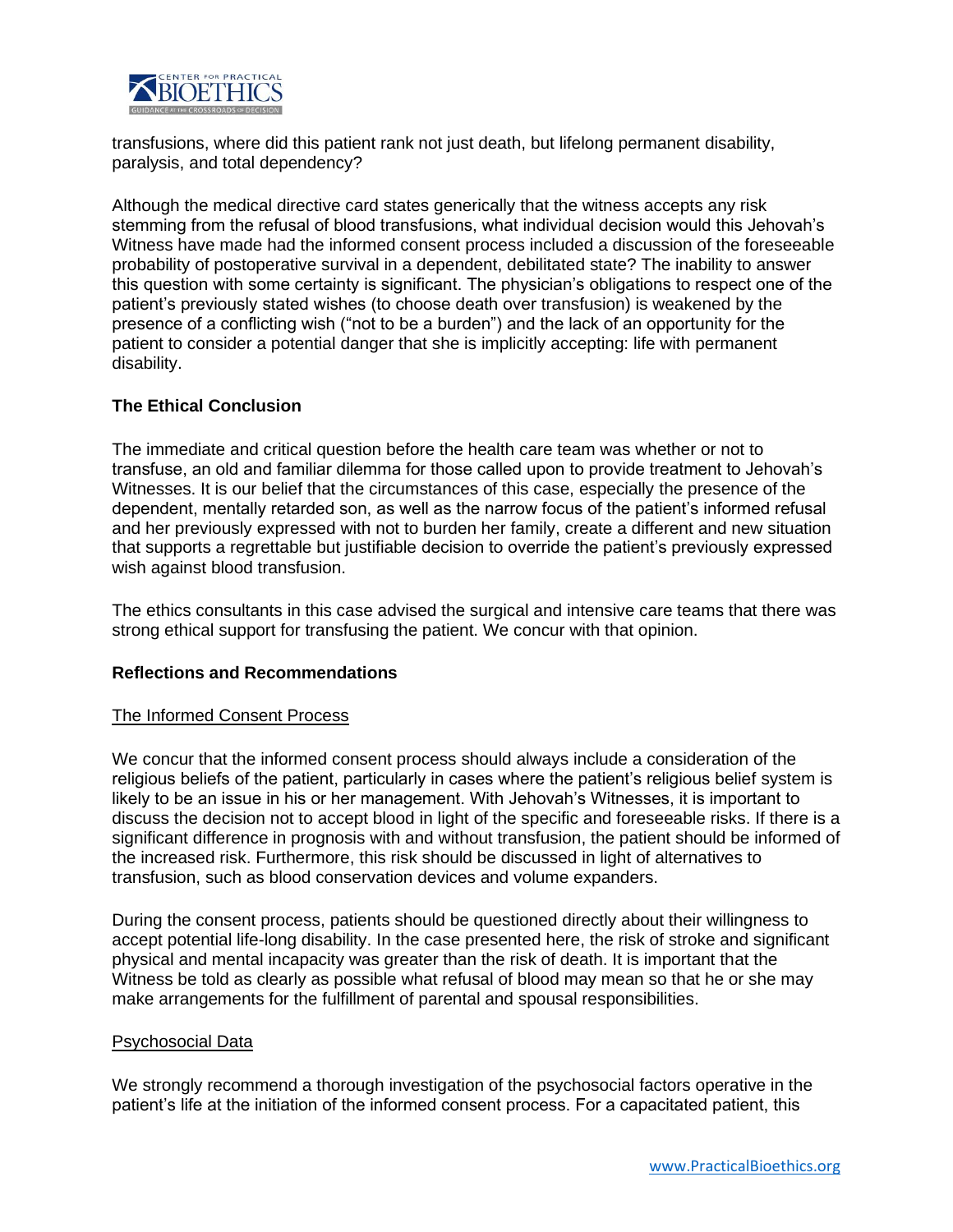

process would include a discussion of family and financial responsibilities, the religious convictions and obligations, the patient's value system, and the prioritization of the patient's obligations and beliefs. Indeed, there is an endless variety of human situations and unique facts that may influence the health care team's decisions.

### Resources

We also recommend that institutions and physicians involved in the care of Jehovah's Witnesses seek out a Jehovah's Witness minister or a member of a Jehovah's Witness Hospital Liaison Committee (currently formalized in many major US cities) for advice in cases such as the one presented. If someone other than the next of kin can more adequately reflect the patient's religious convictions, such an individual should be consulted in the decision making process. This is not to imply that in every case someone other than the patient's surrogate should be asked for input on the patient's depth of conviction, but rather that such consultation becomes appropriate when information is either lacking or unclear.

Jehovah's Witness Hospital Liaison Committees exist to educate physicians and institutional staff members about transfusion refusals and alternative therapies that are acceptable to Jehovah's Witnesses. Such committees suggest that hospitals develop a registry of physicians willing to care for Witnesses as well as those unwilling to do so. These committees have been instrumental in the transfer of Jehovah's Witnesses to institutions willing to respect the wishes of the Witness and to provide him or her with the necessary medical/surgical care. Within each hospital the committees are willing to work with institutional ethics committees to formulate policies relating to the care of Jehovah's Witnesses and to educate Witnesses themselves about alternatives to transfusion and their obligation to be candid with this physician about their religious affiliation.

We concur that should an institution develop a policy or practice of transfusing Witnesses under certain circumstances, Jehovah's Witnesses should be informed of his practice on admission to the institution.

### Involvement of Caregivers

The term *physician-patient relationships* would more appropriately be called the *team-physicianpatient relationship*. Multiple caregivers, including nurses, therapists and technicians, interns, resident physicians, ethicists, social workers, and patient advocates, are directly involved in the care of any one patient. Consequently, it is imperative that primary decision makers include as many care providers as possible when discussing decisions such as transfusion refusals. Anecdotally, there have been cases in which a surgeon accepts a Jehovah's Witness patient, without consulting the anesthesiologist, who is subsequently reluctant to participate in the patient's care. To protect the Jehovah's Witness from such harm and to allow for "conscientious objection" by caregivers, discussions concerning patient management must include all team members involved in the care of any Jehovah's Witnesses.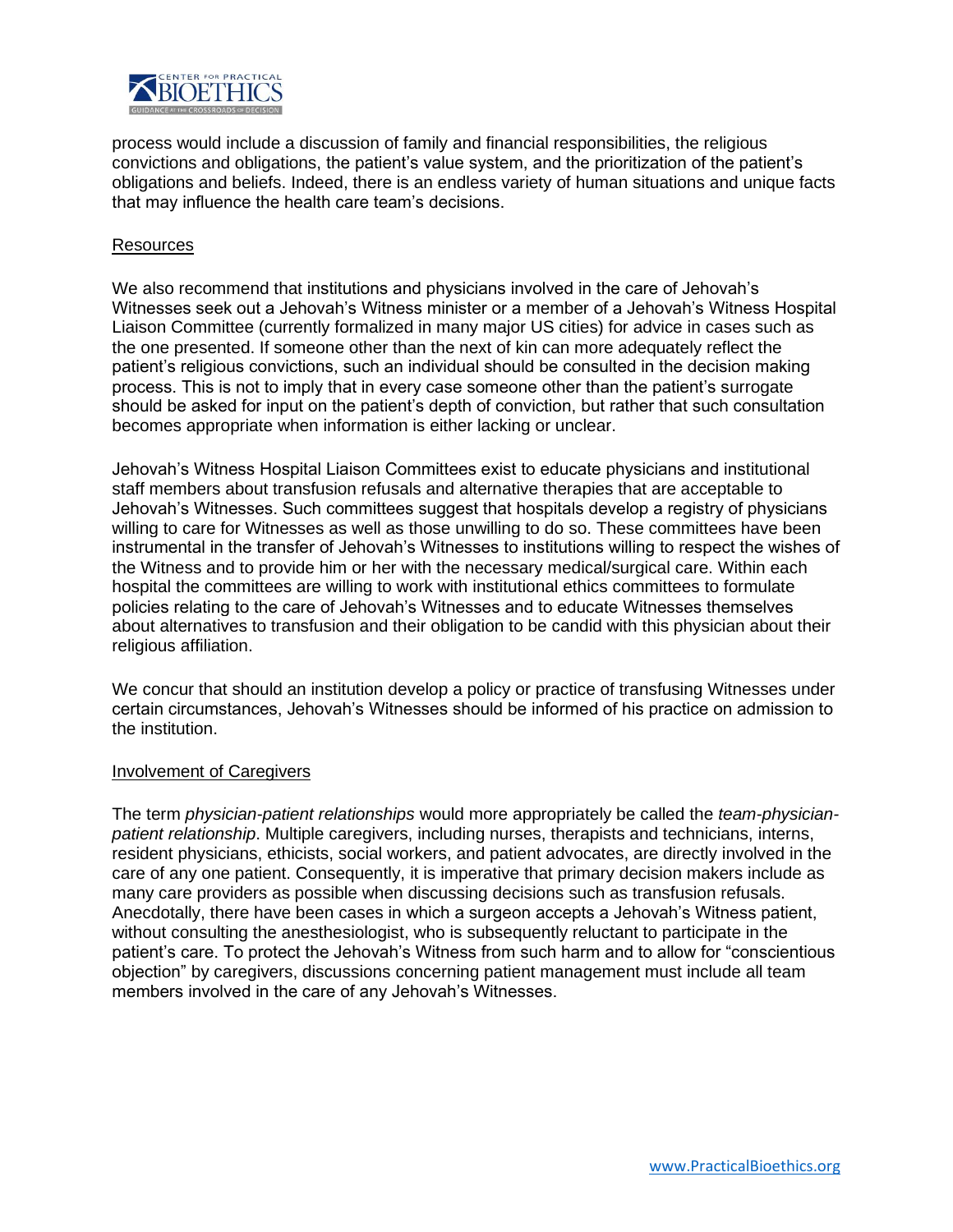

## **Conclusion**

This article has been written in the hope of contributing to the quality of ethical decision making in cases involving Jehovah's Witnesses. The case discussed reveals a number of elements important to such decision making. An attentive informed consent and informed refusal process should include a discussion about the risks of not only death but also other potential negative outcomes. Investigation into case-specific circumstances and relevant psychosocial data should include a consideration of innocent third parties. Physician and institutional education concerning the beliefs of Jehovah's Witnesses (e.g., headship and the various interpretations of the prohibition against blood) may be necessary and fruitful. While these factors – along with communication among health care team members, the patient, and his or her family may not simplify health care relating to Jehovah's Witnesses, they will help to ensure that such decisions are ethically responsible and appropriate.

## **Article: Commentary – Jehovah's Witnesses and Blood**

## **By Albert R. Jonsen**

The article by Vinicky *et al*, is an excellent example of clear, sound case ethics analysis. I have a quarrel only with its title. The authors do present a new perspective, but the "old" problem of caring for the Jehovah's Witness who refuses blood is not a dilemma. A dilemma, *Webster's* tells us, is "a choice between evenly balanced alternatives; a predicament defying satisfactory solutions." The problem posed to health professionals when a competent adult patient refuses recommended and necessary treatment may be agonizing, perplexing, and aggravating, but it is not a problem without a satisfactory solution and the alternative choices are not evenly balanced. It is clear, from ethical discussion and legal decisions, that such a patient has the right to refuse treatment and that providers have a duty to draw back. It is equally clear that the minor child of Jehovah's Witness parents should be provided necessary medical treatment.

I am sure that the authors would not cavil at my disagreement with their title. They would probably willingly correct it. I suspect that what they intended to convey was that they had a new and interesting case that illustrates a familiar, though difficult ethical problem. Indeed, in citing with approval my own article on this problem, they seem to believe that the apparent dilemma or conflict between beneficence and autonomy should be resolved in favor of the patient's choice, regardless of its medical inadvisability. They affirm the principles that support this position. Then, they present a case and a solution with which they suggest I might disagree, on the basis of the principles. They write, "We agree with Jonsen that restricting patient autonomy on the basis of responsibility to others has its inherent dangers. The ethicist and the clinician should tread on this ground with great caution. Nevertheless, this is ground that at times must be traversed." They might be surprised to learn that I have no argument with their "nevertheless." Indeed, I fully endorse not only their "nevertheless" but also their resolution of the case they present.

The reason for my enthusiastic approval is that Vinicky *et al*. present a fine piece of casuistry. They affirm their casuistical bent by stating that "if ethics and medicine are to avoid the 'tyranny of principles', the uniqueness and particularity of each clinical case must also be considered… Guiding principles (usually abstracted from similar cases) and case specific circumstances must be addressed in the process of arriving at sound medicoethical decisions." I have publicly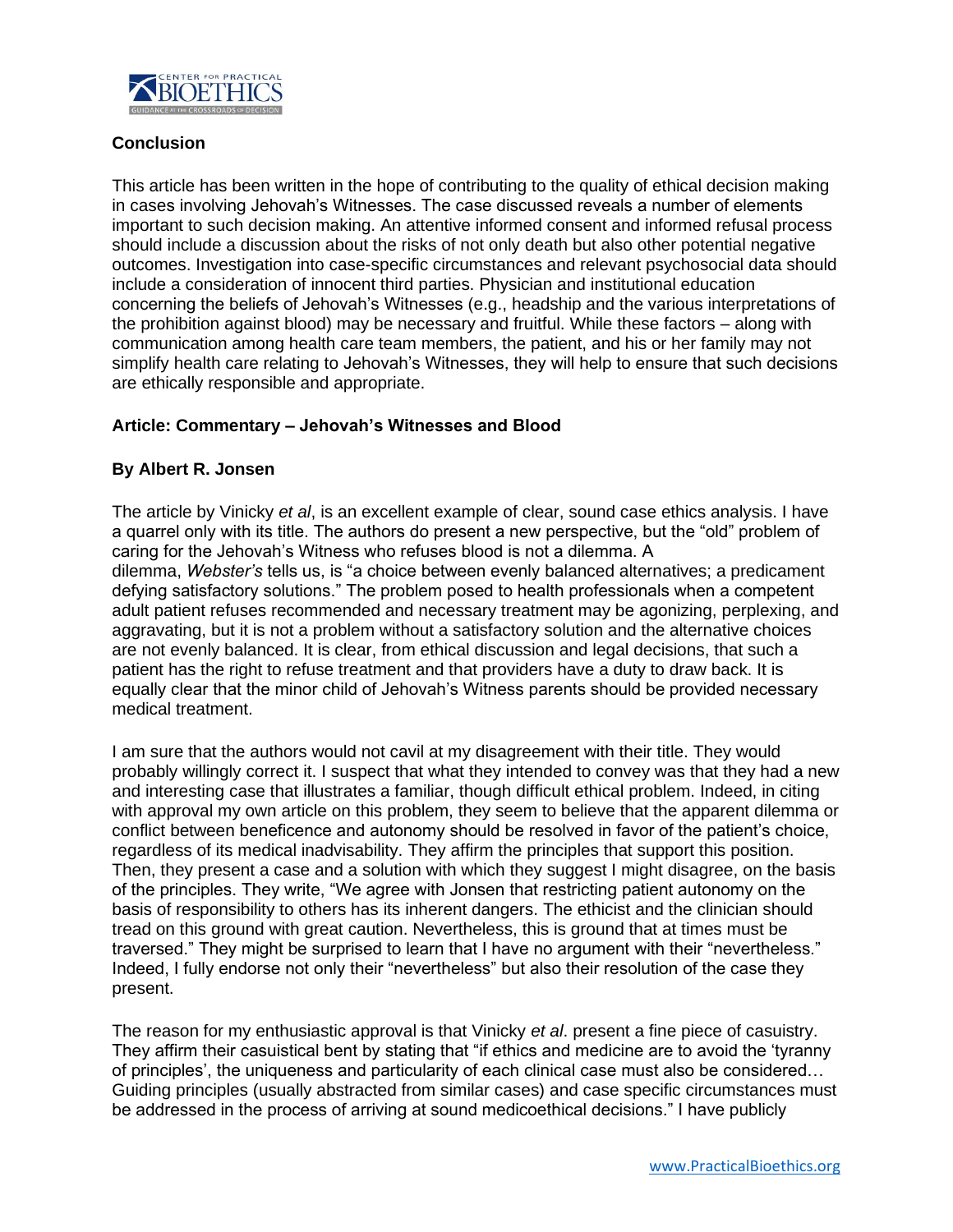

proclaimed myself a casuist and vigorously promote casuistry as the method for clinical ethics. Their phrase "tyranny of principles" was coined by Stephen Toulmin, my coauthor on *The Abuse of Casuistry*.

Casuistry is the analysis of moral issues in light of the circumstances of cases. Casuistry appreciates the importance of general rules and maxims of morality but recognizes that they hold true with certainty only in typical conditions and circumstances. The competent and informed adult Jehovah's Witness who will die without transfusion represents a typical case (*typical* here does not necessarily mean most frequent, but a case representing essential features of a class). This type of case is, in essence, a case of competent refusal and, as such, is ruled by the principle of autonomy. As cases depart from that type, they require modifications of that resolution that respect the peculiar circumstances. Some circumstances will not force any modifications, as they represent trivial or irrelevant features of the case. Others immediately strike us as significant and give rise to the impression that we have a difficult case and possibly an apparent dilemma.

Vinicky *et al*. present a case in which two circumstances are striking. First, the patient in need of blood is a woman with a 20-year-old retarded son who is dependent on her and to whom she is devoted. Second, the patient does not need blood to survive but rather to avoid the devastating effects of a subarachnoid hemorrhage. She will not die but will probably survive with severe deficits. Both of these circumstances deserve special attention. The first forces us to wonder whether we ought to look differently in this case at the rationale that would allow care providers to override a treatment refusal because of the problems a parent's death creates for children and society. The authors argue that we should, and I agree.

The second unusual circumstance is that the use of blood is here not a life-saving procedure, as in the typical Jehovah's Witness case, but a disability preventing procedure. We are told that current opinion in neurology advises that "neurologic deficits produced by ischemia secondary to vasospasm are potentially reversible if blood flow can be restored before permanent neurologic deficits occur." If this is so, it suggests that administration of blood might prevent permanent impairment that could render this patient a long-lived invalid.

It is far from clear that this situation has been envisioned by the person who adopts the tenets of the Jehovah's Witnesses. It is not, to my knowledge, discussed in the Witnesses' explanation of their doctrine. Indeed, they prohibit the "taking or drinking of blood" (interpreted to include transfusion) quite absolutely and unconditionally. Thus, it might be fairly assumed that they have considered the problem of life with continued disabilities and still ruled out transfusion. However, this assumption does not reflect the usual approach to moral issues taken by fundamentalist groups. Fundamentalism (admittedly difficult to define) usually means that moral teachings are communicated in very absolute terms without any casuistry of exceptions and excuses. God's word is, for the fundamentalist, a clear and definitive "yea or nay." Thus, it is unlikely that adherents of fundamentalist beliefs are well informed or have seriously reflected on the exceptional circumstances.

Even this patient's words – "even if it means death" – can be interpreted as the rote expression of the absolute belief, rather than a reflective statement about her options short of death. Indeed, even an elder of the church if faced with this situation, might "forgive," even if he could not permit or tolerate. It is not unfair, then, that others such as her husband and the physicians, might reasonably presume that this patient would accept blood when faced with two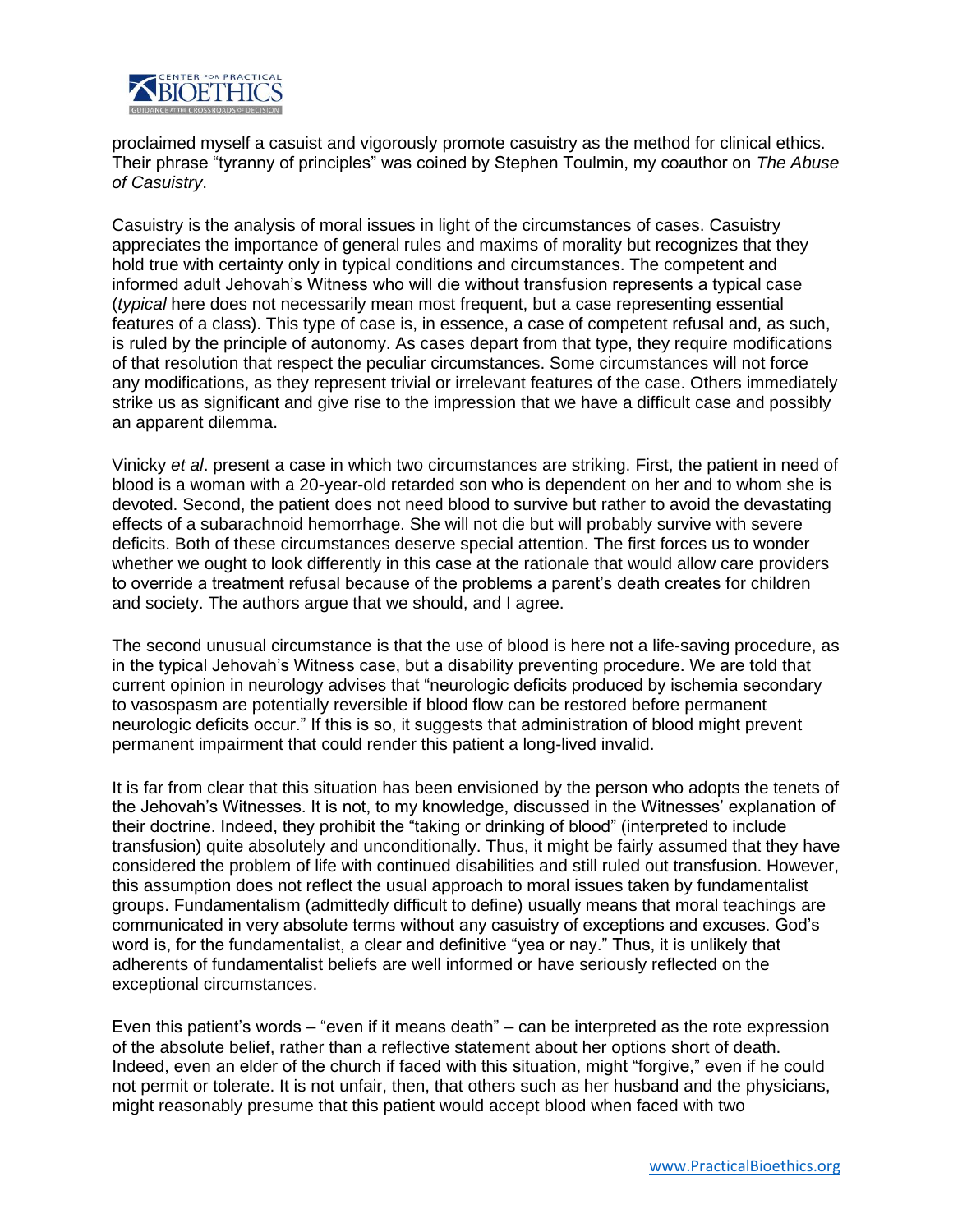

circumstances together: her life-long disability and her dependent retarded son. In my opinion, the authors have reached a sound, justifiable ethical conclusion in this case.

Casuistry is perilous (as is the moral life in general). Its sound conclusions can slip into shaky realizations. Its careful attention to exceptions can become a careless opening of loopholes. Casuistry is closely allied to conscience: The good casuist is not a clever sophist but one who comes to cases with a sincere commitment to broad, moral imperatives, such as the respect for autonomy and, at the same time, a sensitivity to those conditions that might qualify that commitment in the name of some other equally moral purpose. I can, then, maintain the position I expressed in my article on Jehovah's Witnesses and blood, namely that the competent adult Witness should not be transfused against his or her expressed wishes, and, at the same time, that this incompetent adult Witness, in these circumstances, should be transfused. This is not a dilemma or a paradox; it is good casuistry and, in my opinion, good clinical ethics.

### **Article: Commentary – Response from Jehovah's Witnesses**

## **By Nathanael A. Reed**

Vinicky and coauthors, in agreeing with the ethics committee that a transfusion was justified, express the opinion that "the argument seems even stronger for restricting autonomy and holding someone accountable when these freely embraced responsibilities are for another person who is dependent upon their fulfillment."

This position is, indeed, regrettably, but it clearly is not justified. The primary focus must remain on patient autonomy – the right of the competent person to choose or not to choose the medical treatment recommended by physicians, including whether or not to accept blood. Moreover, the authors would have us believe that only blood could save the patient from serious disability. Furthermore, they have not mentioned at all the risks to health and life to which one is subjected in receiving a blood transfusion.

More to the point, what the authors reveal by their reasoning in this case is how lightly they have taken the deep moral and religious convictions of this God-fearing woman. Because of her wish to obey God's law on blood, as well as to avoid the obvious medical dangers of blood, she has become, in their eyes, one who no longer makes rational decisions. She has been blinded by religious fanaticism. But by what authority would they have the members of the ethics committee impose their lack of respect for divine law on others?

Despite the clear statements of this Witness patient that a transfusion should not be given under any circumstances, the authors postulate that if she had been able to review the possibility of being critically disabled and of not being able to care for her dependent retarded son, it might reasonably be presumed that she would agree to accept blood. Therefore, they felt justified in overruling the patient's autonomy.

The authors evidently would have us accept the premise that the responsibility of a parent who freely chooses when she brings a child into the world also includes the requirement that she not do anything that puts her life or health in serious jeopardy. Following this reasoning, why not *force* (not just advise) pregnant woman to quit smoking, stop taking drugs, or forgo any other activities that would jeopardize their health.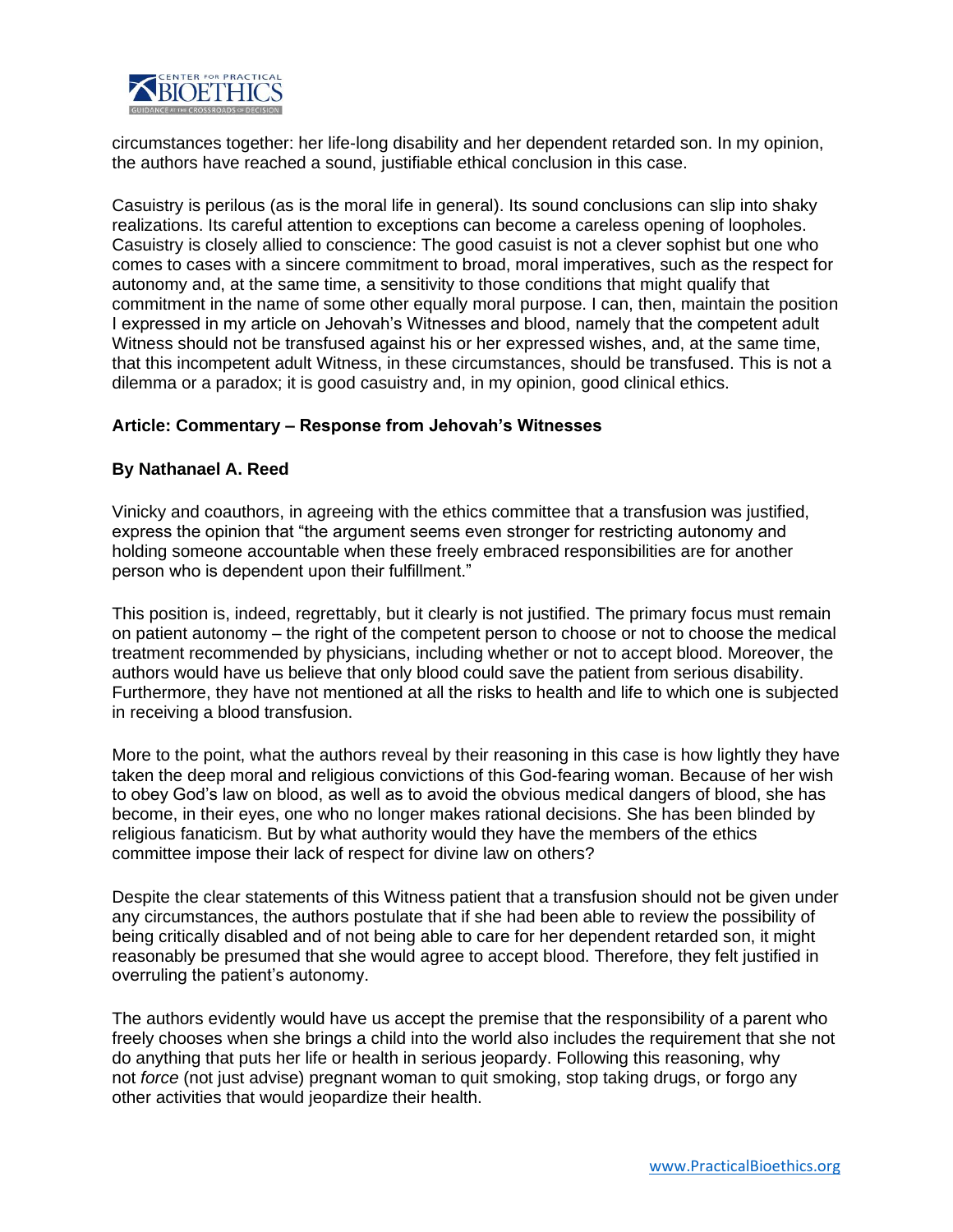

Situation ethics is never justified, and that is true in this case. What mental trauma, what psychological anguish and trial the authors and the ethics committee would impose upon this woman for the remained of her life if she came to learn that she had been transfused with blood against her wishes!

Surely, it is the height of presumption to conclude that she as a wife and mother did not give serious and profound thought to how her possible death or crippling disability would affect her handicapped son when she said she did not want blood under any circumstances. Could she not be doing just that by refusing blood? Blood can kill; it also can cause crippling disability! She wanted to live, not to die or be disabled from hepatitis or AIDS or a host of other things that can be caused from a transfusion. How would the physicians and members of the ethics committee feel if she were given a transfusion and then died because of it? Where would this leave the handicapped son?

Her decision to refuse blood need by no means reflect a lack of love or concern for her on or members of her family. Jehovah's Witnesses are noted for the love they have within the family. The Bible, the Word of God, teaches the importance of loving one's family and caring well for family responsibilities. But the Bible also shows the seriousness of disobeying God's laws, including the one that prohibits the use of another's blood to sustain one's own life (Genesis 9:3, 4; Acts 15:19-21). Obedience to God's laws not only contributes to good health now (remaining free from AIDS, venereal diseases, immoderate lifestyles, etc.) but ensures God's favorable judgement as to everlasting in a cleansed "new earth" (Revelation 21:1-5).

The patient made unqualified statements that she did not want a blood transfusion under any circumstances. Her earlier executed medical document clearly directed that "no blood transfusions be given to me, even though my physicians deem such vital to my *health or life*" (Figure 1 is a facsimile of this document). When she entered the hospital, the physical examination found her "alert and oriented to person, place, and time."

We assume the patient later became unable to express her wishes clearly. But becoming incapacitated does not render invalid the medical document she executed. In this document, she covered the contingency that she might lose consciousness by authorizing one of two signing witnesses to see that her decision to refuse blood was upheld.

While the hospital chart did not "note discussion regarding specific anticipated risks of the proposed surgery such as vasospasm and possible stroke if blood products were needed but not given," what did they discuss with the patient while she was able to make her own decisions? It is reasonable to assume that at least the general risks were discussed, including the possibility of being disabled. Was there a discussion of the risks of blood transfusions? If they did not discuss these risks with her clearly, then that would be negligence on their part. Nevertheless, her chart clearly reflects that she did not want a transfusion, "even if it means death."

The authors also gave weight to an incidental statement that the patient allegedly made to her husband while caring for a cousin in the end stages of cancer, that she "never" wanted to become permanently bedridden or unable to communicate. No one in his or her right mind would even want this. But are we to assume from this very natural and human statement that she would want to compromise the principles by which she lived, so important to her that she would be willing to die for them, in order to avoid this debilitation?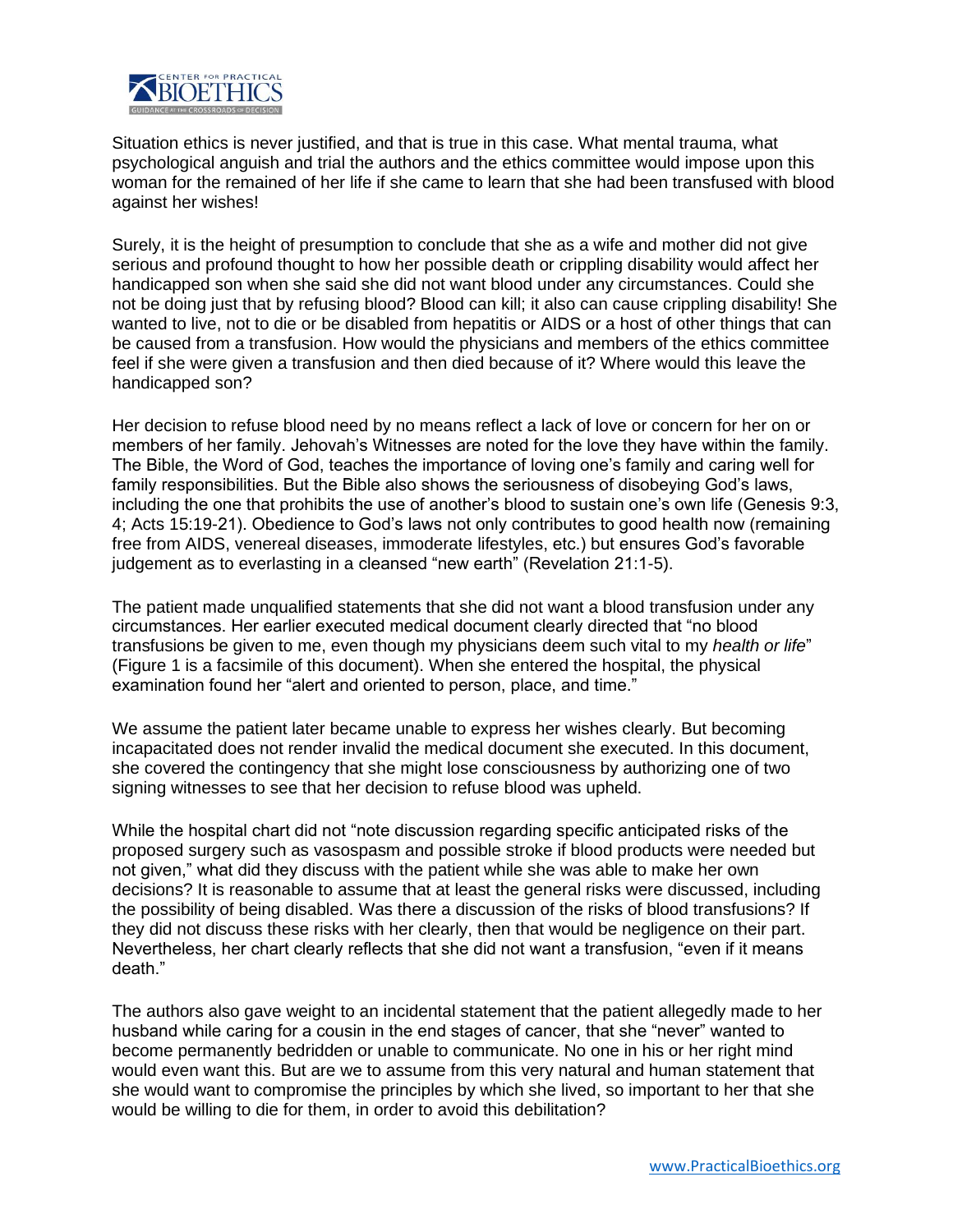

While the primary physician "informed the patient's husband that without transfusion the likelihood of his wife's death was far less probably than permanent disability," the fact is that this was an opinion. Physicians are not infallible.

The authors provide references to the medical literature to suggest the "probability of reversal of some of the patient's debility with transfusion." It is of interest that only one of these medical studies (published in 1981) suggests that a transfusion might be helpful in treating vasospasm associated with subarachnoid hemorrhage and that this recommendation is only one of several alternatives. Moreover, the latest medical literature puts the emphasis, not on giving blood, but on carefully controlled hemodilution and selected drug therapy in treating this condition.1- <sup>4</sup> Jehovah's Witnesses ask for alternatives to blood and invariably find physicians who treat them just as effectively without giving blood.

The authors report that the attending physicians had determined that transfusion, while recommended, was not justified because of the patient's religious faith. The physicians decided correctly. They are to be commended. They should not have been dissuaded from their decision by the recommendation of the ethics committee. While we are not told of the patient's present condition, we hope that she has recovered from her disability without having to endure the terrible psychological effects of having had a blood transfusion forced upon her.

## **Appendix**

At the Brooklyn headquarters of the Jehovah's Witnesses, the Department of Hospital Information Services [(718) 625-3600] gives assistance in locating physicians who will treat patients without giving blood transfusions. In more than 100 major US cities, communities or trained personnel are available to assist Witness patients in talking with physicians and hospital personnel when problems arise. Invariably, they are able to defuse confrontation and help with solutions. These professionals, accessible through the elders of any congregation can call the Brooklyn office at any time on a 24-hour line for assistance in managing a case. Often a search of current medical literature and consultation with medical specialists will produce alternative ways of treating the patient without blood.

The full text of the medical document of Jehovah's Witness appears in Figure 1. A new card is personally filled out yearly and is thus a current expression of each one wishes.

## **JEHOVAH'S WITNESS: Discussion Questions**

- 1. The basic issue in the treatment of Jehovah's Witnesses is not one of medicine vs. the Bible; rather, it is an issue of informed consent.
- 2. Is there committee agreement about the consultation by a physician not involved in the patient's care?
- 3. Does your hospital have in place a policy regarding emergency care of members of Jehovah's Witness? Have you reviewed the policy and found it adequate?
- 4. Regarding children of Witnesses, does the draft policy sound paternalistic in a bad sense its refusal to acknowledge developing autonomy in children?